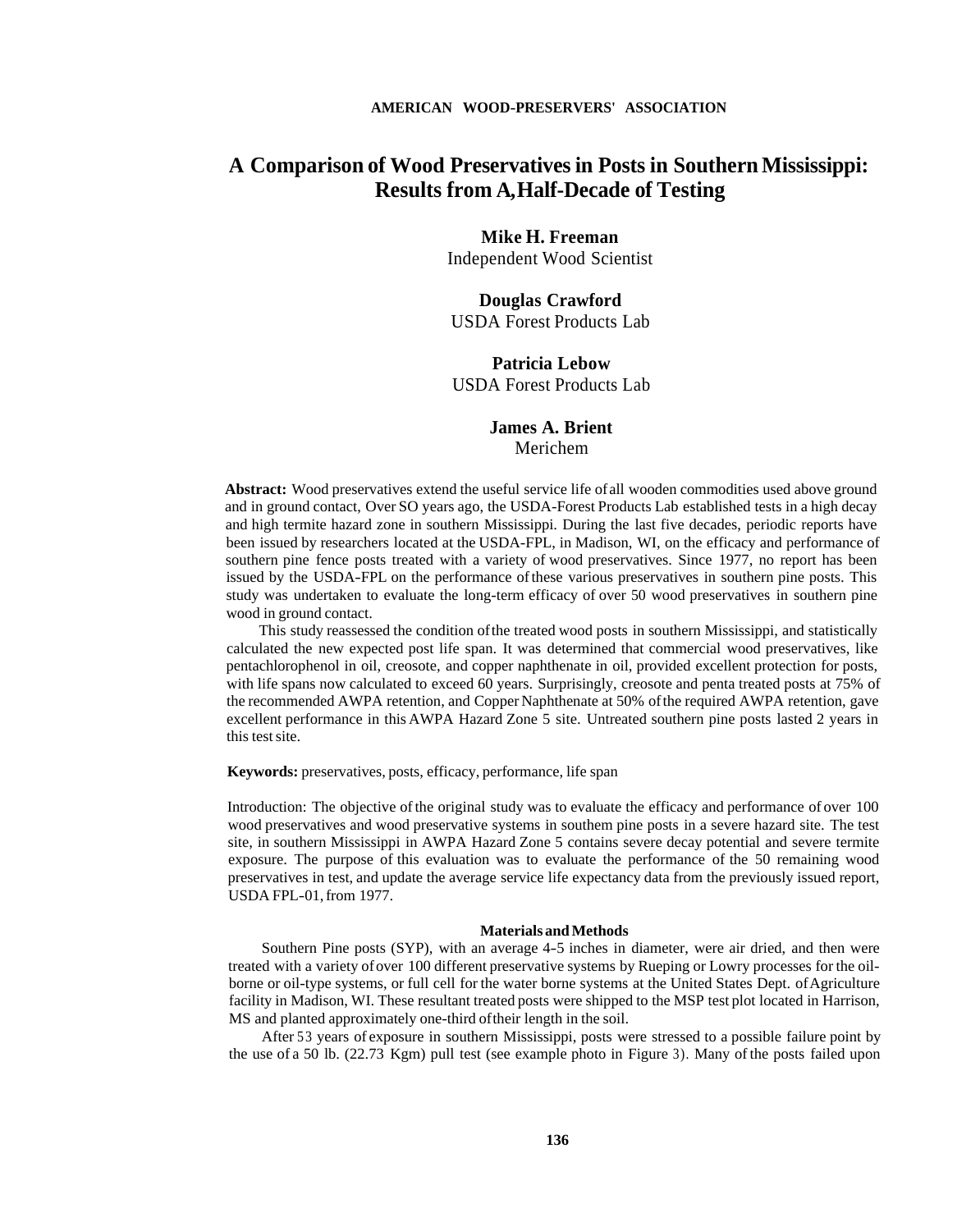#### **AMERICAN WOOD-PRESERVERS' ASSOCIATION**

exposure to the stress load, and the data was tabulated for further statistical evaluation. Many treated posts had failed to the point of unable to hold their own weight after 53 years.

The data from the evaluation was statistically analyzed using a variety of techniques (including assuming a Wiebull lifetime distribution and calculating  $90\%$  confidence intervals at the  $60<sup>th</sup>$  percentile) and the results illustrate typical life spans for many of the preservative treated pine posts. The typical treated and untreated pine posts life span as approximated by the 60<sup>th</sup> percentile can be seen in the Tables 2 and 3 and [Figure 2.](#page-6-0) 



Example of 50 lb Pull test

#### **Results from 1977 Inspection and FPL-01 Progress Report**

Figure 1. Predicted *typical* service life of treated and untreated southern pine posts as given by the estimated 60<sup>th</sup> percentile for each treatment group taken directly from FPL-01 1977 Progress Report. (Note: An error in this printed Table is that the penta concentration was at 0.5% in the treating solution, and it was actually 5.0% w/w).

| Type                                                | Years |
|-----------------------------------------------------|-------|
|                                                     |       |
| Ammoniacal copper arsenate                          | 42    |
| Copperized chromated zinc chloride                  | 29    |
| Chromated zinc chloride, F.R.                       | 39    |
| Coal-tar creosote, straight run, low residue        | 37    |
| Coal-tar creosote, straight run, medium residue     | 40    |
| Coal-tar creosite, medium residue, low in fraction  |       |
| from 335° to 270° C, chrystals removed              | 40    |
| Coal-tar creosote, low temperature                  | 40    |
| Lignite coal-tar creosote                           | 30    |
| Oil-tar creosote (Gasco)                            | 37    |
| Softwood-tar creosote (Termiteol)                   | 27    |
| Coal tar creosote (medium residue, low in tar acids |       |
| and naphthalene) 50 percent, and petroleum oil      |       |
| (No. 2 distillate) 50 percent (by volume)           | 34    |
| Lignite creosote petroleum (50 - 50)                | 30    |
| Copper naphthenate (0.5 pct)-petroleum              | 42    |
| Pentachlorophenol (0.5 pct)- petroleum oil (No. 2   |       |
| distillate)                                         | 42    |
| Pentachlorophenol (0.5 pct) - petroleum oil         |       |
| (Wyoming residual)                                  | 36    |
| Highly aromatic (S.O.) petroleum oil                | 25    |
| Aromatic, low residue (S.W.) petroleum oil          | 40    |
| Highly aromatic high residue (S.O.) petroleum oil   | 2.6   |
| No. 4 aromatic residual (California) petroleum oil  | 33    |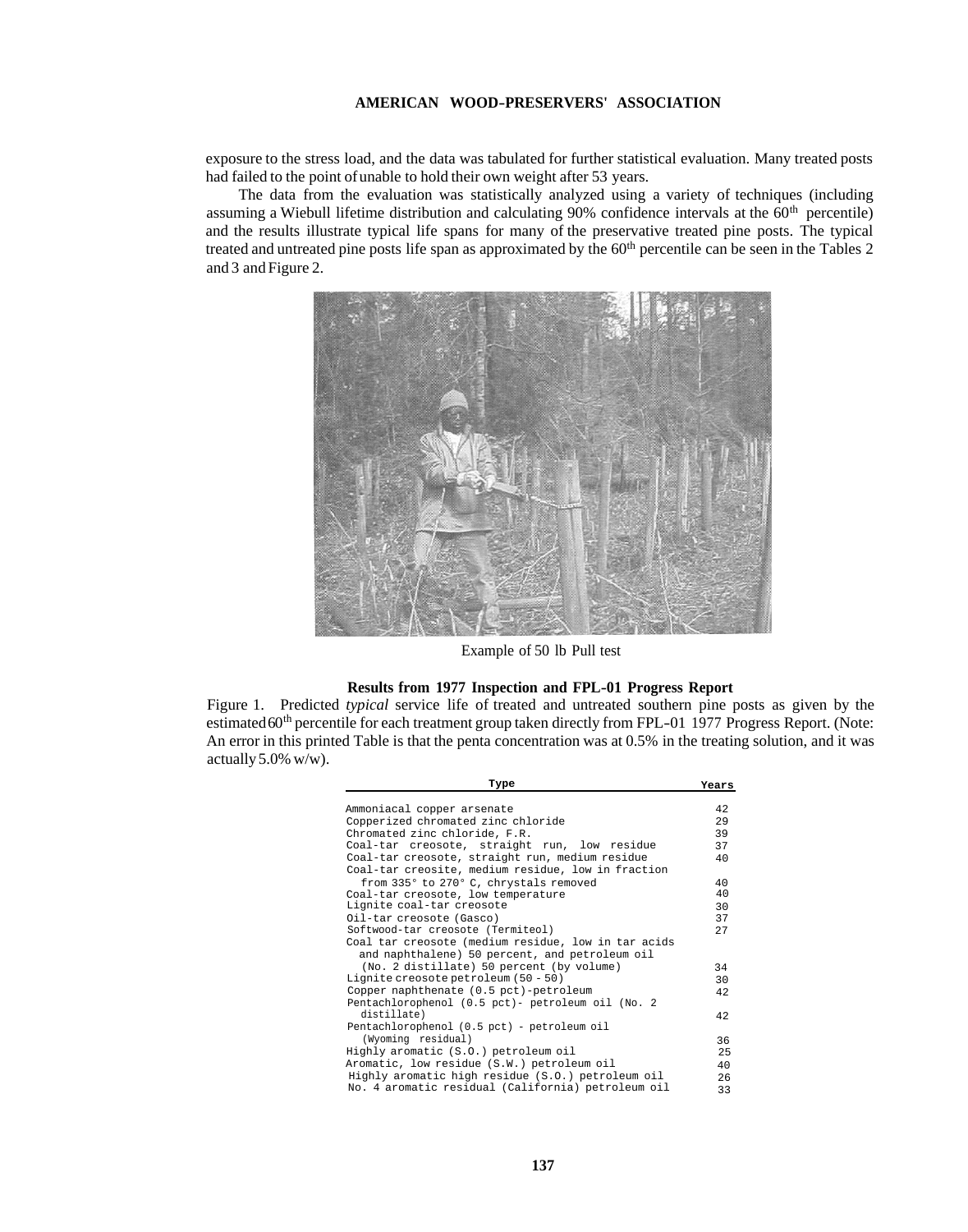#### **Results from 2003 Inspection**

Summary of Data from February Inspection of MSP 29

Published data has been reported on this plot as part of the 1977 Progress Report titled "Comparison of Wood Preservatives in Mississippi Post Study" by U.S.D.A. Forest Service, Research Note FPL-01, July 1977.

This summary will include only the posts which are remaining after a subsequent inspection in 1990.

Table 1 will show the percentage of posts remaining for each preservative and retention. The method used to evaluate the posts is the one that uses the 50-lb load lateral pull test as prescribed in the Research Paper RMRS-RP17, "Service Life of Fence Posts Treated by Double-Diffusion Methods" by Donald C. Markstrom & Lee R. Gjovik.

Table 1. Preservative, solution retention, posts remaining from plot MSP 29 and percentages of pass, fail and missing ofthose posts evaluated.

53 years of exposure

|                                 |      | %                              | Inspection<br>February 17-2003 |                |                  |
|---------------------------------|------|--------------------------------|--------------------------------|----------------|------------------|
| <b>CHEMICAL</b>                 | RET. | <b>REMAINING</b><br>After 1990 | Fail                           | Pass           | Missing          |
| <b>ACA</b>                      | 0.34 | 64                             | 4                              | 12             | $\boldsymbol{0}$ |
| Boliden Salt B                  | 0.7  | 68                             | $\mathbf{1}$                   | 14             | 2                |
| Carbosota (C-T Creo)            | 6.00 | 80                             | 8                              | 12             | $\boldsymbol{0}$ |
| <b>CZA</b>                      | 0.7  | 84                             | 3                              | 17             | $\mathbf{1}$     |
| CZC (Copperized)                | 0.98 | 20                             | $\overline{0}$                 | $\overline{4}$ | 1                |
| $CZC$ (F. R.)                   | 3.25 | 48                             | 4                              | 8              | $\boldsymbol{0}$ |
| CuNap .5% Cu in Pet             | 6.00 | 72                             | 4                              | 13             | $\mathbf{1}$     |
| Creo Straight Run Low Res.      | 5.9  | 32                             | 4                              | 3              | $\mathbf{1}$     |
| Creo Straight Run Med Res.      | 5.6  | 56                             | 4                              | 8              | $\overline{c}$   |
| Creo Straight Run High Res.     | 6    | 72                             | $\overline{c}$                 | 16             | $\boldsymbol{0}$ |
| Creo Med Res Low Tar Acid       | 5.7  | 84                             | $\tau$                         | 13             | $\mathbf{1}$     |
| Creo Med Res Low Naph           | 6.1  | 84                             | 6                              | 13             | $\overline{c}$   |
| Creo Med Res Low Tar Acid/Nap   | 6    | 68                             | 2                              | 15             | $\boldsymbol{0}$ |
| Creo Low Res Low Tar Acid/Nap   | 6    | 52                             | 5                              | 8              | $\mathbf{0}$     |
| Creo High Res Low Tar Acid/Nap  | 6.1  | 100                            | $\mathbf{1}$                   | 24             | $\boldsymbol{0}$ |
| Creo Med Res Low Frac. 235-270  | 6.1  | 72                             | 6                              | 9              | 3                |
| Creo High Res Chrystals Removed | 6    | 96                             | 2                              | 22             | $\boldsymbol{0}$ |
| Creo Low Temp                   | 6.3  | 60                             | 3                              | 11             | I                |
| Creo English Vert. Ret.         | 6.3  | 64                             | 6                              | 9              | $\mathbf{1}$     |
| Creo English Coke Oven          | 6    | 48                             | 6                              | 5              | 1                |
| Creo Eng Vert Ret 50%/Coke Oven | 6    | 76                             | 5                              | 12             | $\boldsymbol{2}$ |
| Creo Med Resd w/2 1/2% Penta    | 6    | 92                             | $\overline{c}$                 | 21             | $\boldsymbol{0}$ |
| Creo 70% & C-T 30%              | 6.1  | 84                             | 5                              | 16             | $\boldsymbol{0}$ |
| Creo 50% & Petro Oil #2 50%     | 5.9  | 24                             | 5                              | $\mathbf{1}$   | $\boldsymbol{0}$ |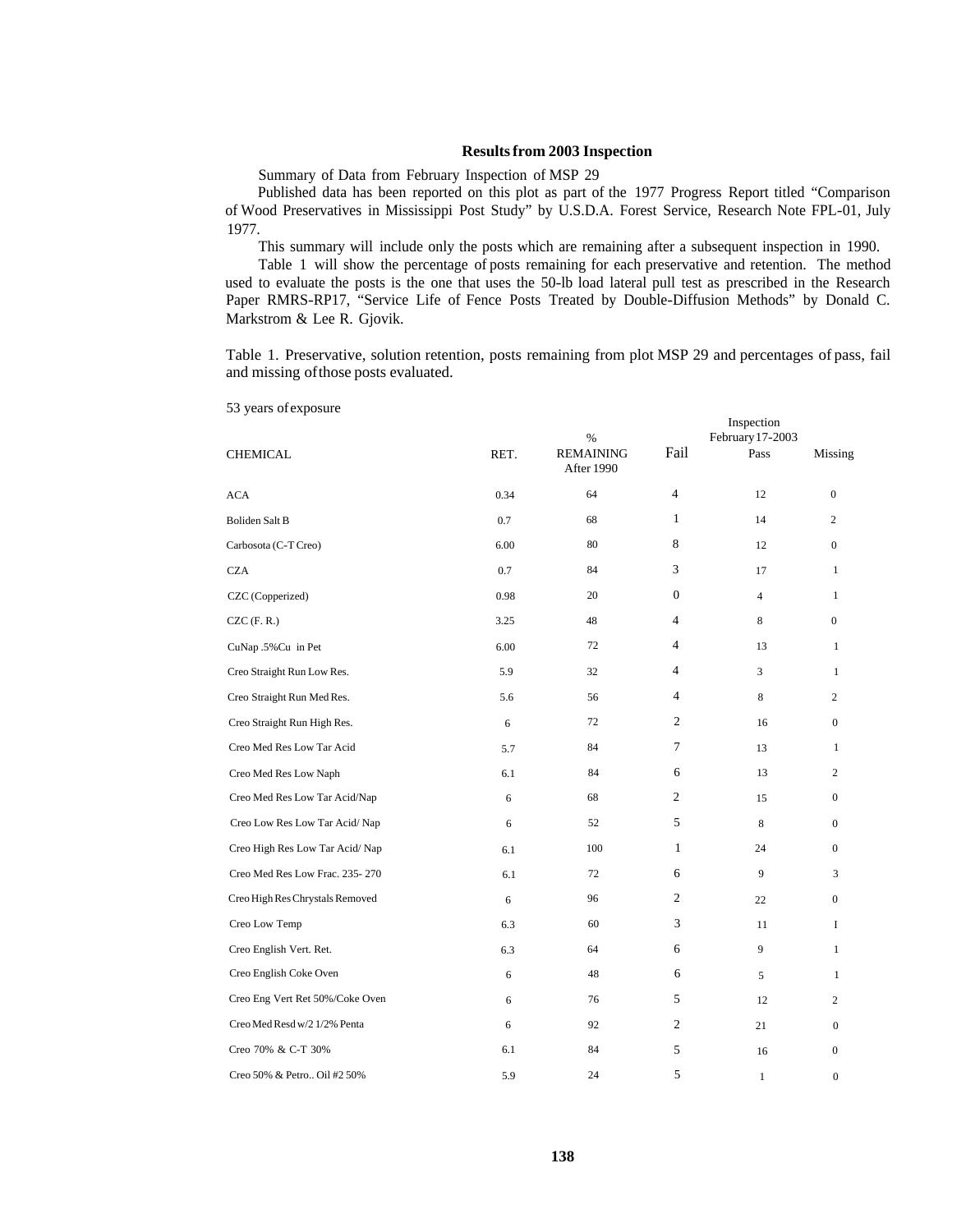#### **AMERICAN WOOD-PRESERVERS' ASSOCIATION**

| Creo 50% & Petro. Oil 50%        | 6                | 76             | 4              | 13             | $\overline{c}$   |
|----------------------------------|------------------|----------------|----------------|----------------|------------------|
| Creo 50% & Petro. Oil 50%/21/2%  | 6                | 92             | $\mathbf{0}$   | 23             | $\mathbf{0}$     |
| Creosote, Oil Tar (Gasco)        | 5.9              | 40             | 3              | 6              | 1                |
| <b>GASCO In 2% PENTA</b>         | 5.8              | 88             | 5              | 17             | $\boldsymbol{0}$ |
| LIGNITE C-T CREOSOTE             | 6.3              | 16             | 3              | $\mathbf{1}$   | $\mathbf{0}$     |
| Lignite CT Creo 50% & CT Creo    | 6.3              | 84             | 7              | 13             | 1                |
| Lignite CT Creo 50% & Petro. Oil | 6.4              | 24             | 5              | $\mathbf{1}$   | $\mathbf{0}$     |
| Penta 5% in #2 Distillate        | 6.3              | 72             | $\mathbf{0}$   | 17             | 1                |
| Penta 5% in #4 Aromatic Res.     | 5.9              | 96             | 1              | 21             | 2                |
| Penfa 3% In #4 Aromatic Res.     | 6                | 100            | $\overline{c}$ | 23             | $\theta$         |
| Penta 5% in Petroleum Oil        | 6                | 64             | 6              | 10             | $\mathbf{0}$     |
| Penta 5% Cu Nap in Petro         | 6.2              | 96             | 2              | 21             | $\mathbf{1}$     |
| Pertoleum Oil Aromatic High Res  | 6.1              | 60             | 6              | $\tau$         | $\mathbf{2}$     |
| Pertoleum Oil Aromatic Low Res   | 6.1              | 36             | 3              | 5              | $\mathbf{1}$     |
| Petroleum Oil Highly Aromatic    | 6                | $\overline{4}$ | 1              | $\mathbf{0}$   | $\mathbf{0}$     |
| Petroleum Oil High Aromatic Res  | 6.1              | 16             | $\overline{2}$ | 1              | 1                |
| Petroleum Oil#2 Distillate       | 5.9              | $\overline{0}$ |                |                |                  |
| Petroleum Oil #4 Aromatic Res    | 5.9              | 24             | $\mathbf{1}$   | $\overline{4}$ | $\mathbf{1}$     |
| Petroleum Oil Wyoming Res        | 5.8              | $\overline{0}$ |                |                |                  |
| PETROLEUM TERMITEOL              | 6.1              | 8              | $\mathbf{1}$   | $\mathbf{1}$   | $\mathbf{0}$     |
| <b>CONTROL</b>                   | $\boldsymbol{0}$ | $\mathbf{0}$   |                |                |                  |

#### **Statistical Analysis**

Analysis ofthe FPL-01 Post Series (1949 posts)

Several statistical analyses were conducted on the pass/fail data, including the parametric analysis described here. In estimating service life prior to 100% failure, it is noted that typical life is approximated by the time when 60% of the posts in a group have failed; this was assumed in prior reviews of this data and is referred to as the *average* service life. In prior reports, a mortality table was used for estimates of service life (the  $60<sup>th</sup>$  percentile) when between ten percent and close to 100% (but not 100%) of the posts had failed. If 100% of the posts had failed, then a formulaic average was calculated. Unfortunately, since several posts were lost for known and unknown reasons (eg., tree falling on posts) throughout the course of this exposure period, use of a mortality curve based on percentage failed or a formulaic average does not incorporate knowledge that these posts had survived for at least a known period of time. If we can assume an underlying parametric distribution for service life, we can better accommodate the censoring process. For this analysis, we assumed Weibull distributions, whereby the typical service life is then predicted by estimating the  $60<sup>th</sup>$  percentile.

Normal-approximation 90% confidence intervals on the  $60<sup>th</sup>$  percentiles were calculated (Meeker and Escobar, 1998). Table 1 lists these statistics in alphabetical treatment order, while [Table 2](#page-4-0) and [Figure 2](#page-6-0) lists treatments in order of predicted typical service life (note this is the 60<sup>th</sup> percentile estimate and not the estimate ofthe average for the Weibull distribution).

Statistical calculations were made in SAS version 8.2 (SAS Institute Inc. 1999), while SPLUS version 6.1 (Insightful Corporation 2001) was used for graphing confidence intervals with dotplots. Note on several of the treatments, for graphing purposes, the upper limits of the confidence intervals were truncated. Please refer to [Table 2](#page-4-0) for the appropriate confidence interval values.

Further details will be available in a forth-coming Forest Products Lab report.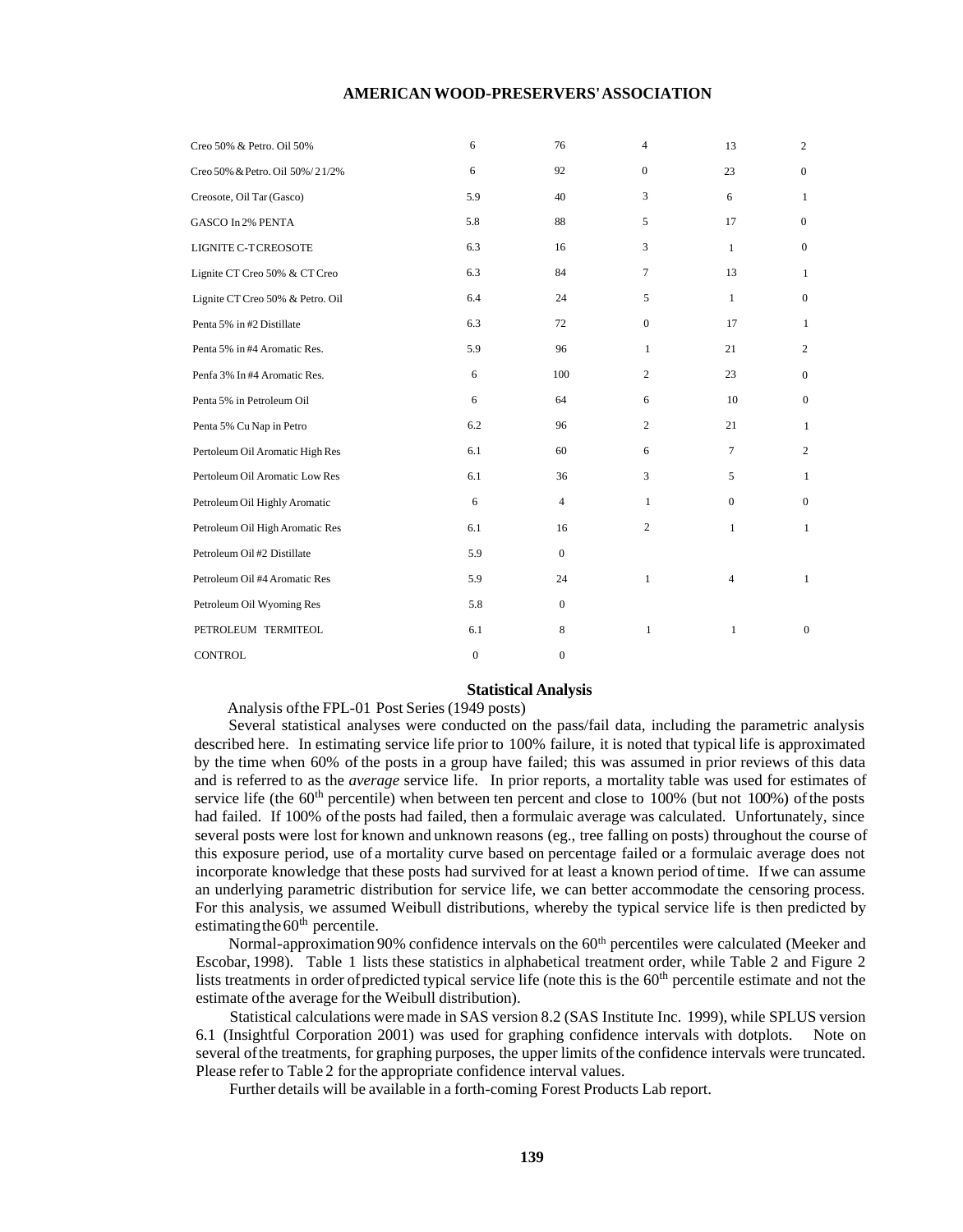#### **AMERICANWOOD-PRESERVERS'ASSOCIATION**

<span id="page-4-0"></span>Table 2. Predicted typical service life of treated and untreated southern pine posts as given by the estimated 60<sup>th</sup> percentile for each treatment group.

|                                                             | Estimated        |           |                       |        |
|-------------------------------------------------------------|------------------|-----------|-----------------------|--------|
|                                                             | 60 <sup>th</sup> | Estimated |                       |        |
|                                                             | Percentile       | Standard  | Asymptotic Normal 90% |        |
| Treatment                                                   | Service Life     | Error     | Confidence            | Limits |
|                                                             |                  |           | Lower                 | Upper  |
| <b>ACA</b>                                                  | 59.5             | 5.53      | 51.1                  | 69.3   |
| <b>Boliden Salt B</b>                                       | 73.1             | 9.29      | 59.4                  | 90.1   |
| <b>CONTROL</b>                                              | 2.4              | 0.16      | 2.1                   | 2.7    |
| <b>CZA</b>                                                  | 76.7             | 9.75      | 62.3                  | 94.5   |
| CZC (Copperized)                                            | 39.2             | 2.94      | 34.7                  | 44.3   |
| $CZC$ (F. R.)                                               | 52.3             | 4.38      | 45.6                  | 60.0   |
| Carbosota (C-T Creo)                                        | 62.5             | 5.81      | 53.6                  | 72.8   |
| Creo 50% & Petr. Oil 50%/2 1/2%                             | 119.2            | 28.39     | 80.7                  | 176.2  |
| Creo 50% & Petro. Oil #2 50%                                | 40.8             | 2.85      | 36.4                  | 45.1   |
| Creo 50% & Petro. Oil 50%                                   | 66.1             | 7.01      | 55.5                  | 78.6   |
| Creo 70% & C-T 30%                                          | 74.0             | 8.79      | 60.9                  | 89.9   |
| Creo Eng Vert Ret 50%/Coke Oven                             | 64.0             | 6.47      | 54.2                  | 75.5   |
| Creo English Coke Oven                                      | 50.9             | 3.91      | 44.9                  | 57.7   |
| Creo English Vert. Ret.                                     | 56.6             | 4.90      | 49.1                  | 65.2   |
| Creo High Res Crystals Removed                              | 105.4            | 20.50     | 76.6                  | 145.0  |
| Creo High Res Low Tar Acid/Nap                              | 154.0            | 51.82     | 88.7                  | 267.4  |
| Creo Low Res Low Tar Acid/Nap                               | 53.7             | 4.50      | 46.8                  | 61.6   |
| Creo Low Temp                                               | 58.2             | 5.41      | 49.9                  | 67.7   |
| Creo Med Res Low Frac. 235-270                              | 58.3             | 5.42      | 50.1                  | 67.9   |
| Creo Med Res Low Naph                                       | 67.6             | 7.17      | 56.8                  | 80.4   |
| Creo Med Res Low Tar Acid                                   | 66.4             | 6.72      | 56.3                  | 78.4   |
| Creo Med Res Low Tar Acid/Nap                               | 66.8             | 7.10      | 56.2                  | 79.6   |
| Creo Med Res w/2 1/2% Penta                                 | 95.4             | 16.07     | 72.4                  | 125.8  |
| Creo Straight Run High Res.                                 | 71.7             | 8.52      | 59.0                  | 87.1   |
| Creo Straight Run Low Res.                                  | 45.7             | 3.42      | 40.4                  | 51.6   |
| Creo Straight Run Med Res.                                  | 54.0             | 4.67      | 46.9                  | 62.3   |
| Creosote, Oil Tar (Gasco)                                   | 48.8             | 3.85      | 42.9                  | 55.5   |
| CuNap 0.5% Cu in Petroleum                                  | 65.2             | 6.91      | 54.8                  | 77.5   |
| GASCO In 2% Penta                                           | 78.0             | 9.91      | 63.3                  | 96.1   |
| LIGNITE C-T CREOSOTE                                        | 37.8             | 2.64      | 33.7                  | 42.4   |
| Lignite CT Creo 50% & CT Creo                               | 66.4             | 6.72      | 56.3                  | 78.4   |
| Lignite CT Creo 50% & Petro. Oil                            | 39.4             | 2.70      | 35.2                  | 44.0   |
| Penta 5% in #2 Distillate                                   | 74.0             | 9.40      | 60.1                  | 91.2   |
| PETROLEUM TERMITEOL                                         | 32.4             | 2.32      |                       | 36.4   |
| Penta 3% In #4 Aromatic Res.                                | 122.1            | 29.09     | 28.8<br>82.6          | 180.5  |
| Penfa 5% Cu Nap in Petro                                    | 105.0            | 20.44     | 76.3                  |        |
| Penfa 5% in #4 Aromatic Res.                                | 119.4            | 28.44     |                       | 144.5  |
| Penta 5% in Petroleum Oil                                   | 55.5             | 4.79      | 80.8                  | 176.4  |
| Petroleum Oil Aromatic High Res                             | 54.4             |           | 48.1                  | 63.9   |
| Petroleum Oil Aromatic Low Res                              |                  | 4.55      | 47.4                  | 62.4   |
|                                                             | 47.7             | 3.66      | 42.0                  | 54.1   |
| Petroleum Oil#2 Distillate<br>Petroleum Oil #4 Aromatic Res | 7.7              | 0.53      | 6.9                   | 8.6    |
|                                                             | 43.0             | 3.22      | 38.0                  | 48.6   |
| Petroleum Oil High Aromatic Res                             | 34.0             | 2.44      | 30.2                  | 38.2   |
| Petroleum Oil Highly Aromatic                               | 29.9             | 2.05      | 26.7                  | 33.4   |
| Petroleum Oil Wyoming Res                                   | 11.3             | 0.77      | 10.1                  | 12.7   |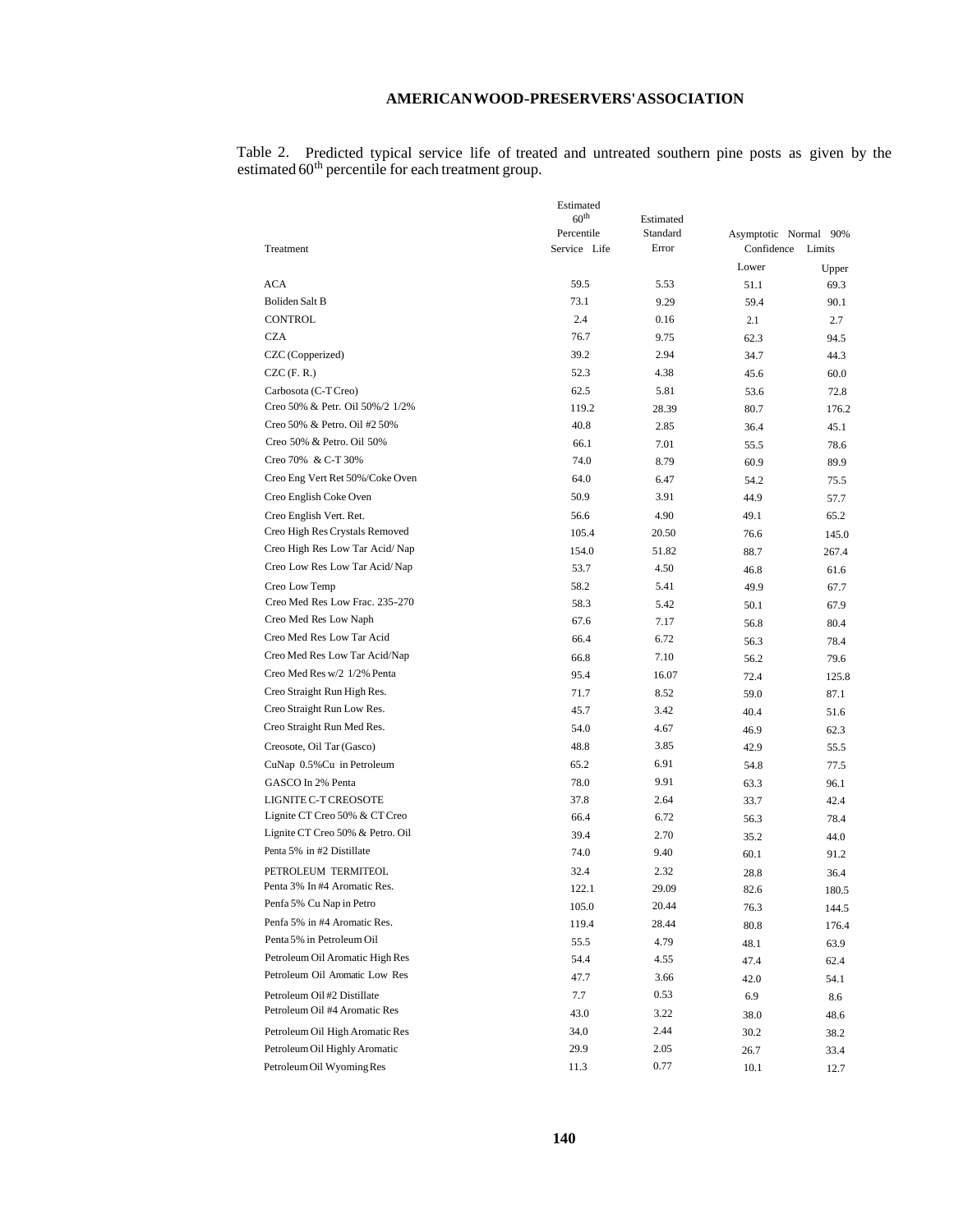## **AMERICAN WOOD-PRESERVERS' ASSOCIATION**

| Treatment                            | Estimated60 <sup>th</sup> Percentile<br>Average Service Life |
|--------------------------------------|--------------------------------------------------------------|
| Untreated SYP CONTROL                | 2.4                                                          |
| Petroleum Oil #2 Distillate          | 7.7                                                          |
| Petroleum Oil Wyoming Res            | 11.3                                                         |
| Petroleum Oil Highly Aromatic        | 29.9                                                         |
| <b>PETROLEUM</b><br><b>TERMITEOL</b> | 32.4                                                         |
| Petroleum Oil High Aromatic Res      | 34.0                                                         |
| LIGNITE C-T CREOSOTE                 | 37.8                                                         |
| CZC<br>(Copperized)                  | 39.2                                                         |
| Lignite CT Creo 50% & Petro. Oil     | 39.4                                                         |
| Creo 50% & Petro. Oil #2 50%         | 40.8                                                         |
| Petroleum Oil #4 Aromatic Res        | 43.0                                                         |
| Creo Straight Run Low Res.           | 45.7                                                         |
| Petroleum Oil Aromatic Low Res       | 47.7                                                         |
| Creosote, Oil Tar (Gasco)            | 48.8                                                         |
| Creo English Coke Oven               | 50.9                                                         |
| $CZC$ (F. R.)                        | 52.3                                                         |
| Creo Low Res Low Tar Acid/ Nap       | 53.7                                                         |
| Creo Straight Run Med Res.           | 54.0                                                         |
| Petroleum Oil Aromatic High Res      | 54.4                                                         |
| Penta 5% in Petroleum Oil            | 55.5                                                         |
| Creo English Vert. Ret.              | 56.6                                                         |
| Creo Low Temp                        | 58.2                                                         |
| Creo Med Res Low Frac. 235-270       | 58.3                                                         |
| ACA                                  | 59.5                                                         |
| Carbosota (C-T Creo)                 | 62.5                                                         |
| Creo Eng Vert Ret 50%/Coke Oven      | 64.0                                                         |
| CuNap 0.5% Cu in Pet                 | 65.2                                                         |
| Creo 50% & Petro. Oil 50%            | 66.1                                                         |
| Creo Med Res Low Tar Acid            | 66.4                                                         |
| Lignite CT Creo 50% & CT Creo        | 66.4                                                         |
| Creo Med Res Low Tar Acid/Nap        | 66.8                                                         |
| Creo Med Res Low Naph                | 67.6                                                         |
| Creo Straight Run High Res.          | 71.7                                                         |
| Boliden Salt B                       | 73.1                                                         |
| Creo 70% & C-T 30%                   | 74.0                                                         |
| Penta 5% in #2 Distillate            | 74.0                                                         |
| CZA                                  | 76.7                                                         |
| GASCO In 2% Penta                    | 78.0                                                         |
| Creo Med Res w/2 1/2% Penta          | 95.4                                                         |
| Penta 5% Cu Nap in Penta             | 105.0                                                        |
| Creo High Res Crystals Removed       | 105.4                                                        |
| Creo 50% & Petr. Oil 50%/ 2 1/2%     | 119.2                                                        |
| Penta 5% in #4 Aromatic Res.         | 119.4                                                        |
| Penta 3% In #4 Aromatic Res.         | 122.1                                                        |
| Creo High Res Low Tar Acid/ Nap      | 154.0                                                        |

#### Table 3. Treatments ordered by increasing predicted *typical* service life. (Same as Table 1, but order by  $60<sup>th</sup>$  percentile estimate.)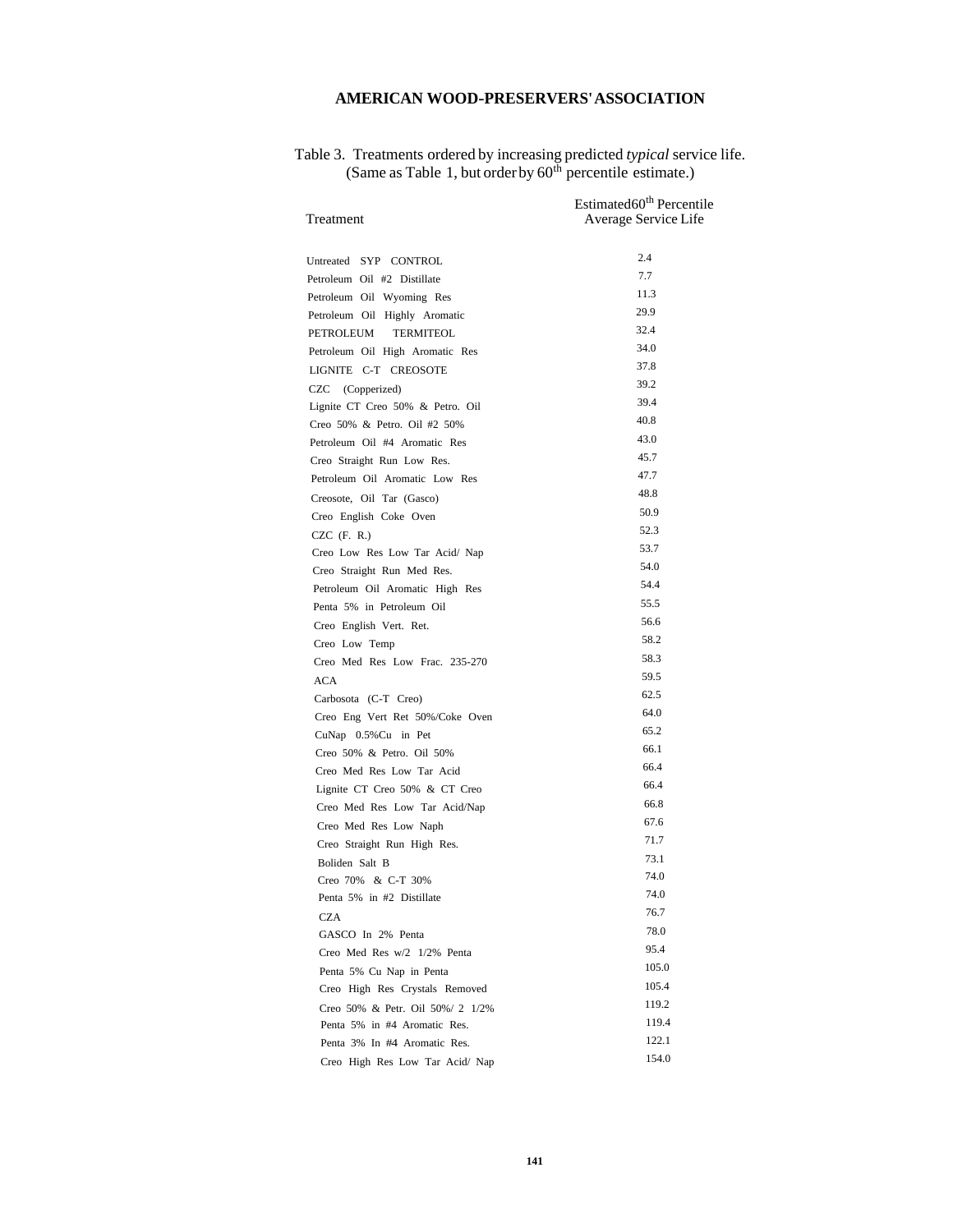#### **AMERICAN WOOD-PRESERVERS ASSOCIATION**

<span id="page-6-0"></span>

90% CI for the 60th Percentile of Lifetime (years)

Figure 2. 90% confidence intervals for the 60<sup>th</sup> percentile of lifetime of posts impregnated with various treatments.

#### **Results and Conclusions**

Forty-four of the original preservatives still had serviceable posts in the MSP 29 Harrison, MS test plot after over 53 years of service when evaluated by a standard 50 pound lateral load pull test. Of note, were four systems, in particular, that are still in wide spread use today. Untreated southern pine fence post with an average diameter of 4-5 inches, failed in two years or less (estimated  $60<sup>th</sup>$  percentile of 2.4 years) in the AWPA Hazard Zone 5 test plot. Posts treated with a highly aromatic # 4 fuel oil, ranged in service life, from 29 to 43 years, when treated to an average retention of 6 pounds per cubic foot (in the sapwood). Creosote, with low residue, what today is marketed, as "clean creosote" did not significantly extend its treated posts service life from the 1977 inspection, and that value increased from an average service life of 37 years, to a typical service life of 45 years. Penta treated posts, in P9-Type A oil (# 2 fuel oil) treated to a retention of 0.30 pcf penta, or 75% of the AWPA standard retention, had a typical calculated service life of 74 years. Surprisingly, copper naphthenate treated SYP posts, at roughly half of their specified AWPA retention for fence posts, have a calculated service life of 65 years. Copper naphthenate SYP poles used in AWPA Hazard Zone 5 require a retention of 0.13 pcf (Cu as metal), and these posts treated to less than one-quarter of that specified retention, in this severe exposure hazard zone have a calculated service life > 65years.

#### **Acknowledgement**

The author wish to kindly acknowledge the partial funding of this evaluation of the southern pine posts in the Harrison Test Plot in southern Mississippi, by Merichem Chemicals and Refinery Services, Houston, TX..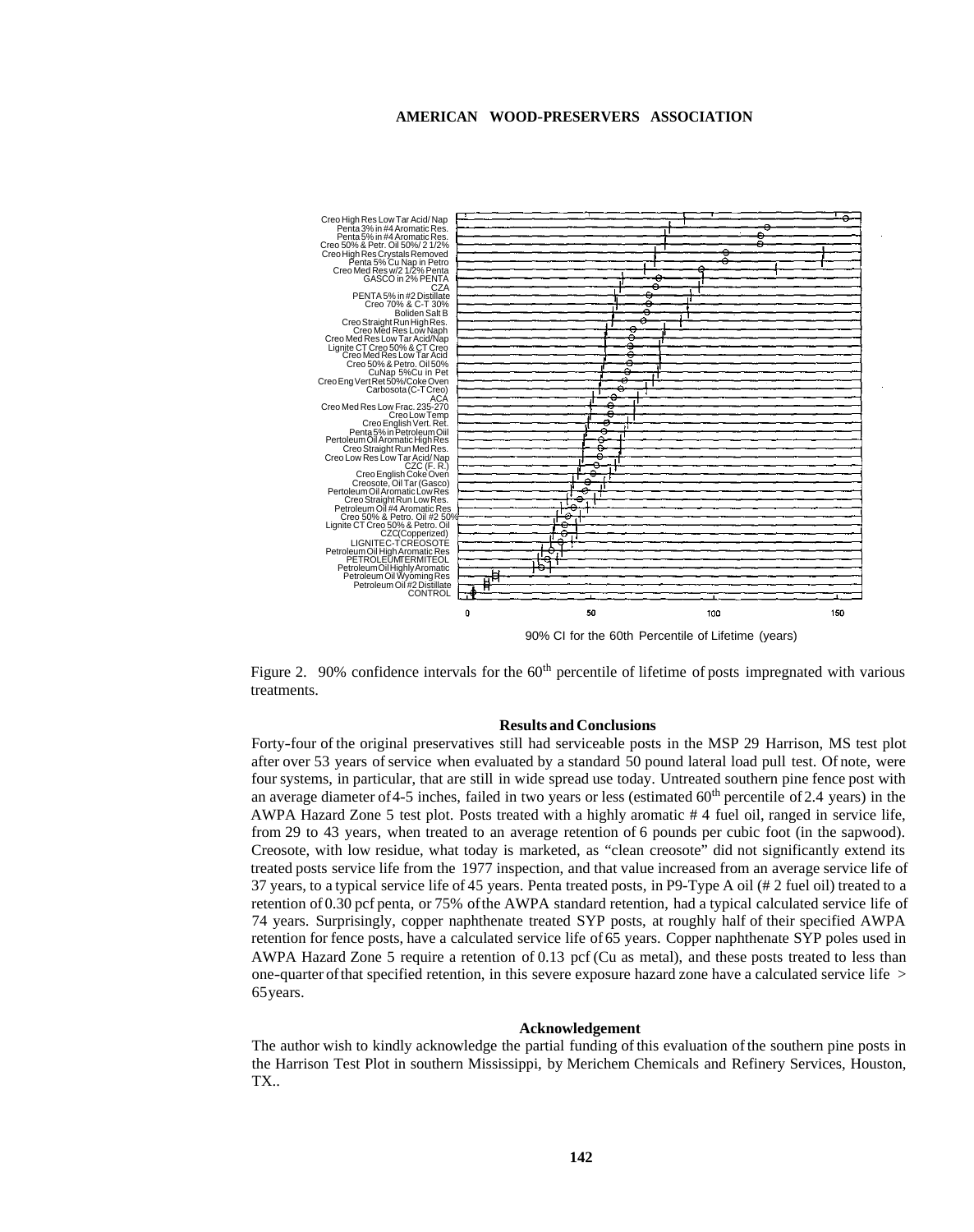#### **Bibliography**

Anon. 1956. AWPA Standard M8-56. American Wood Preservers' Assoc., Stevensville, MD. 3 pp.

- Anon. 1944. ASTM Standard Method D-2278. American Society of Testing and Materials. Philadelphia, PA. 4 pp.
- Blew, J. O. 1947. Comparison of Preservatives in Mississippi Fence-Post Study After 10 Years of Service. Proceedings ofthe American Wood-Preservers' Association, vol. 43, pp. 26-41.
- Davidson, H.L. 1977. Comparison of Wood Preservatives in Mississippi Post Study (1977 Progress Report). FPL-RN-01. USDA Forest Service, Forest Products Laboratory. Madison, WI. 17 p.
- Insightful Corporation. 2001. *S*-PLUS 6 for Windows Programmer's Guide. Insightful Corporation. Seattle, WA. 986 pp.
- Markstron, D.C. and L.R. Gjovik 1999. Service Life of Fence Posts Treated by Double-Diffusion Methods. RMRS-RP-17. USDA Forest Service, Rocky Mountain Research Station, Ogden, Utah. 8 p.
- Markstrom, Donald C. 1984. Service Life OfTreated And Untreated Rocky Mountain Area Fence Posts: A Progress Report. Res. Note RM-436, Fort Collins, CO: U.S. Department of Agriculture, Forest Service, Rocky Mountain Forest and Range Experiment Station. 5 p.
- Meeker, W. Q, Escobar, L. A. 1998. Statistical Methods for Reliability Data. John Wiley & Sons, Inc. New York, NY. 680 pp.

SAS Institute Inc. 1999. SAS/STAT® User's Guide, Version 8. SAS Institute Inc. Cary, NC. 3884 pp.

- Stokes, M. E., Davis, C. S., Koch, G. G. 2000. *Categorical Data Analysis Using the SAS® System. Second Edition.* SAS Institute Inc. Cary, NC. 626 p.
- Wirka, R. M. 1941. Comparison of Preservatives in Mississippi Fence-Post Study, Proceedings of the American Wood-Preservers' Association, vol. 37, pp. 365-379.